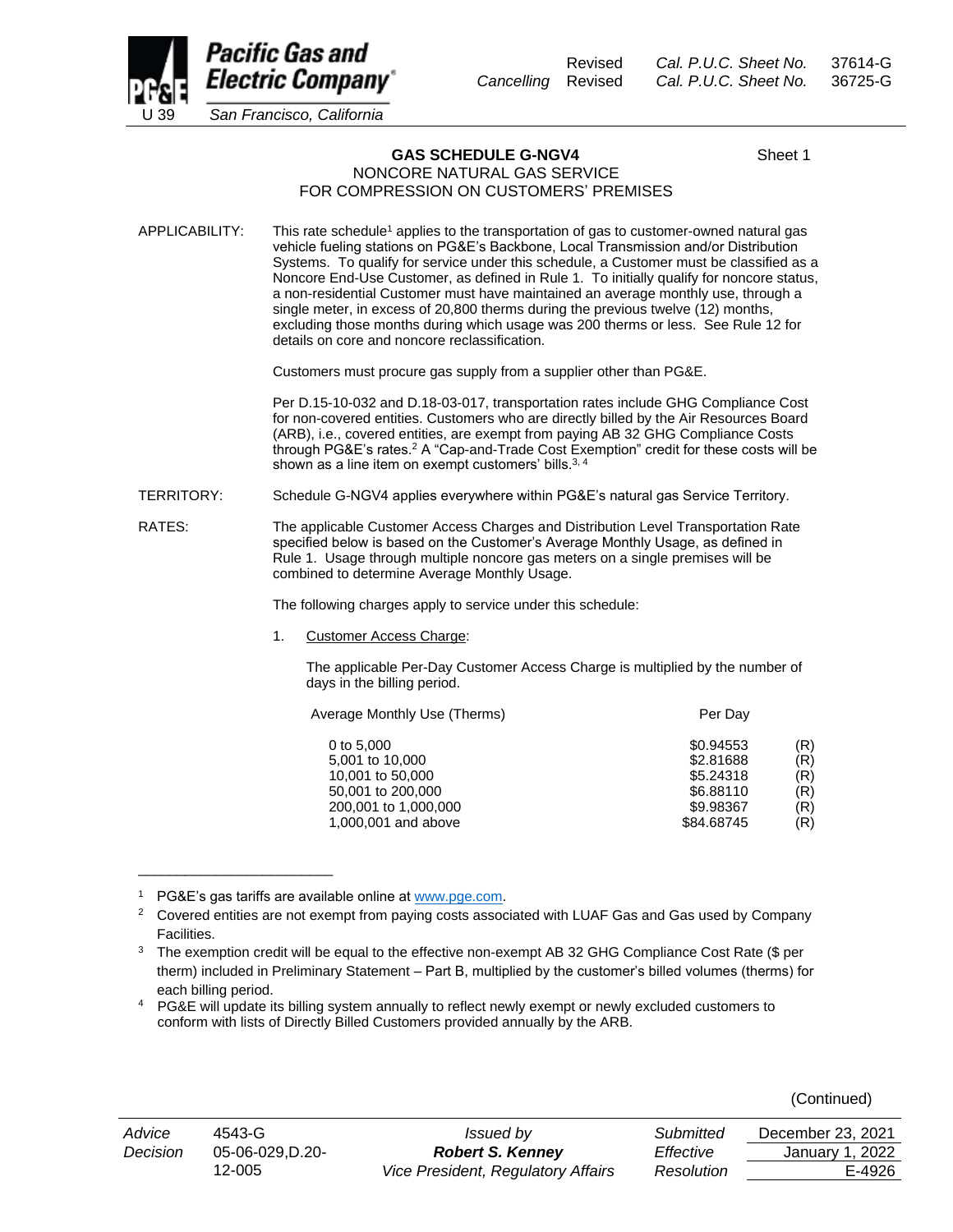

RATES: (Cont'd.)

## GAS SCHEDULE G-NGV4 Sheet 2

## NONCORE NATURAL GAS SERVICE FOR COMPRESSION ON CUSTOMERS' PREMISES

2. Transportation Charge:

A customer will pay one of the following rates for gas delivered in the current billing month.

a. Backbone Level Rate:

The Backbone Level Rate applies to Backbone Level End-Use Customers as defined in Rule 1.

Backbone Level Rate (per therm) ..................................... \$0.12979

b. Transmission-Level Rate:

The Transmission-Level Rate applies to Customers served directly from PG&E gas facilities that have a maximum operating pressure greater than sixty pounds per square inch (60 psi) that do not qualify for the Backbone Level Rate.

Transmission-Level Rate (per therm)................................ \$0.25319 (R)

c. Distribution-Level Rate:

The Distribution-Level Rate applies to Customers served from PG&E gas facilities that have a maximum operating pressure of sixty pounds per square inch (60 psi) or less. The Tier 5 rate is equal to the Transmission-Level Rate specified above.

| Average Monthly Use        | Summer      |     | Winter      |     |
|----------------------------|-------------|-----|-------------|-----|
| (Therms)                   | (Per Therm) |     | (Per Therm) |     |
| Tier 1: 0 to 20,833        | \$0.61039   | (R) | \$0.72679   | (R) |
| Tier 2: 20,834 to 49,999   | \$0.48964   | (R) | \$0.56377   | (R) |
| Tier 3: 50,000 to 166,666  | \$0.46515   | (R) | \$0.53071   | (R) |
| Tier 4: 166,667 to 249,999 | \$0.44629   | (R) | \$0.50525   | (R) |
| Tier 5: 250,000 and above* | \$0.25319   | (R) | \$0.25319   | (R) |

3. Cap-and-Trade Cost Exemption: \$0.10235 per therm (I)

The Cap-and-Trade Cost Exemption is applicable to customers who are identified by the California Air Resources Board (CARB) as being Covered Entities for their Greenhouse Gas (GHG) emissions as part of the Cap-and-Trade program. Applicable Cap-and-Trade Cost Exemptions may be provided from the date CARB identifies a customer as being a Covered Entity, or provided based upon documentation satisfactory to the Utility for the time period for which the customer was a Covered Entity, whichever is earlier.

See Preliminary Statement Part B for Default Tariff Rate Components.

\_\_\_\_\_\_\_\_\_\_\_\_\_\_\_\_\_\_\_\_\_\_\_\_\_

| (Continued) |  |  |
|-------------|--|--|
|-------------|--|--|

Tier 5 Summer and Winter rates are the same.